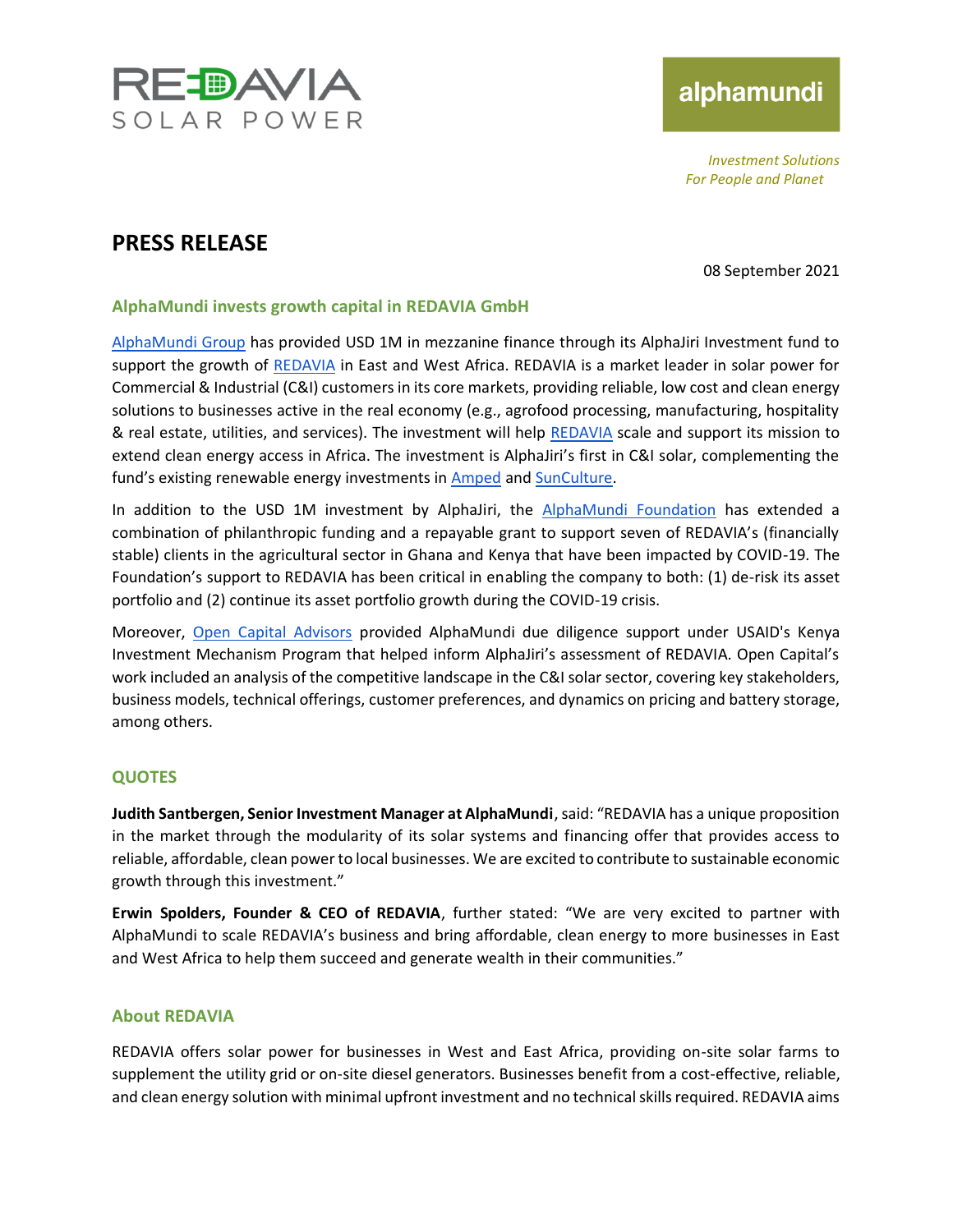

## alphamundi

*Investment Solutions For People and Planet*

to significantly reduce energy costs, abate carbon emissions, and increase access to clean energy globally, with their solar energy spurring business expansion, improving education, and bringing employment to developing communities. REDAVIA offers long-term lease contracts to its clients and takes care of the installation, maintenance, and upfront costs, providing significant savings potential to clients with solar farms. The REDAVIA system is based on a pre-configured model, including high-performance solar modules and electrical components which is easy to ship, set up, scale, and redeploy. Typical clients for REDAVIA include businesses in the agrofood processing, manufacturing sector, public buildings, and offices.

REDAVIA is present in two key markets for C&I, i.e. Ghana and Kenya, but has other subsidiaries in Tanzania and Luxembourg. These markets have high growth potential, given the high grid energy prices and large and growing C&I segment. The standardization of its product, operations and financing makes the REDAVIA offering unique in the market, price-competitive and scalable. REDAVIA has long-term contracted recurring revenues from its lease portfolio. The existing portfolio is diversified and has demonstrated strong credit quality, also during COVID.

Find out more at<https://www.redaviasolar.com/>



#### **About AlphaMundi Group Ltd**

AlphaMundi Group was created in 2008 as a Swiss advisory group dedicated to impact investing. Its mission is to provide market-based solutions to the world's most pressing challenges, currently best defined by the Sustainable Development Goals. Since 2009, AlphaMundi has profitably invested USD 90.6M in 50 impact ventures in Latin America and Africa, through the firm's SocialAlpha impact fund and related co-investments, across 220 venture debt and equity transactions, with an impact on more than 5 million beneficiaries, the vast majority in rural areas and some 40% of women. Early in 2020, AlphaMundi launched a second fund called AlphaJiri, with Triodos Investment Management and Stiftung Abendrot as anchor LPs. AlphaJiri invests primarily in SMEs in the sustainable agriculture and renewable energy sectors in sub-Saharan Africa. Please refer to: [www.alphamundigroup.com](http://www.alphamundigroup.com/)